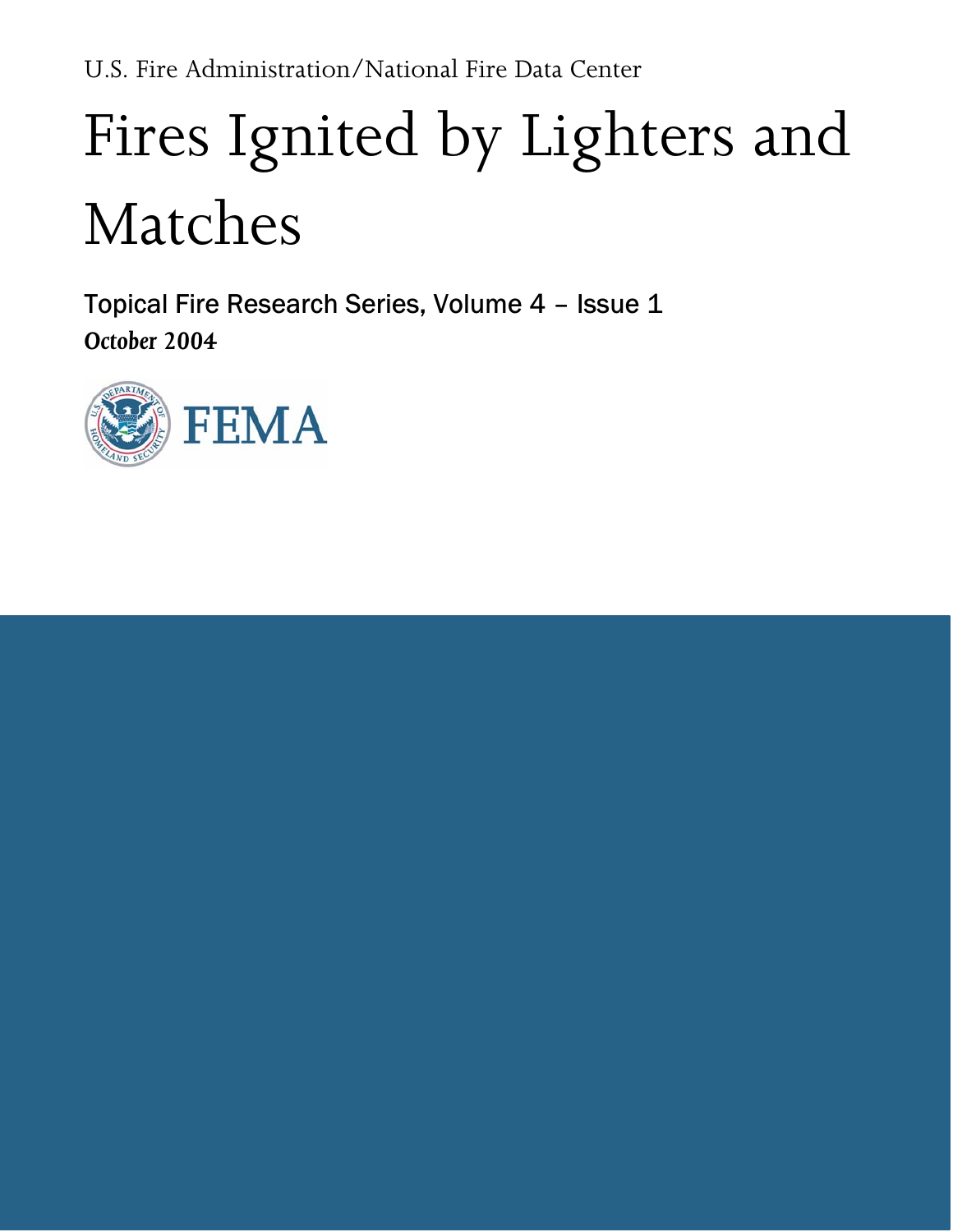## TOPICAL FIRE RESEARCH SERIES



# Fires Ignited by Lighters and Matches

October 2004 Volume 4, Issue 1

#### Findings

- Together, lighters and matches ignited nearly 9% of all fires where the heat source for the fires was known.
- In 2002, there were approximately 144,000 lighter- or match-ignited fires. These fires killed an estimated 321 people, injured 1,877 people, and caused \$470 million in property loss.
- There were over twice as many match fires than lighter fires, but lighter fires killed and injured more people.
- More match and lighter fires occur outdoors, but structure fires were the most deadly, injurious, and costly of all lighter and match fires.
- The reported cause of 71% of fires ignited by lighters or matches was incendiary/ suspicious (arson).
- Where age was cited as a factor in a fire's ignition by lighters or matches, 37% of these fires were started by juveniles aged 10–17.

Throughout the world, lighters and matches are prominent symbols of fire and fire ignition, transcending barriers of language, age, and culture—and for good reason. Lighters and matches ignite candles, pilot lights, campfires, cigarettes, fireplace fires, and countless other presumably safe fires. Easy to buy, easy to transport and easy to use, matches and lighters are convenient and effective, but can also be deadly and destructive. Although lighters and matches are similar in use and availability, match−ignited fires outnumber lighter−ignited fires by more than two to one.1 It is important to recognize that lighter− and match−ignited fires have different characteristics and an unequal degree of severity.

Together, lighters and matches caused 9% of all fires where the heat source was specified, and estimates indicate that there were 144,000 reported fires ignited by lighters or matches in 2002. Combined, match and lighter fires were the source of ignition in fires that killed an estimated 321 civilians, injured 1,877, and caused \$470 million in property loss in 2002.<sup>2</sup>

This topical report examines the causes and characteristics of lighter and match fires, based on 2002 NFIRS data, and compares such characteristics with those of all fires.

### LOSS MEASURES

Figure 1 compares the loss measures for match and lighter fires with all reported fires where the heat source is known. Match and lighter fires combined were more injurious and deadly, but less damaging to property than the average fire in 2002. However, when measured separately, lighter fires were more than twice as deadly and nearly three times more injurious than fires generally, but resulted in less property damage per fire. Match fires were less severe than the average fire across all loss measures.

> U.S. Department of Homeland Security • Federal Emergency Management Agency United States Fire Administration . National Fire Data Center Emmitsburg, Maryland 21727 [http://www.usfa.fema.gov/inside−usfa/nfdc/pubs/tfrs.shtm](http://www.usfa.fema.gov/inside%E2%88%92usfa/nfdc/pubs/tfrs.shtm)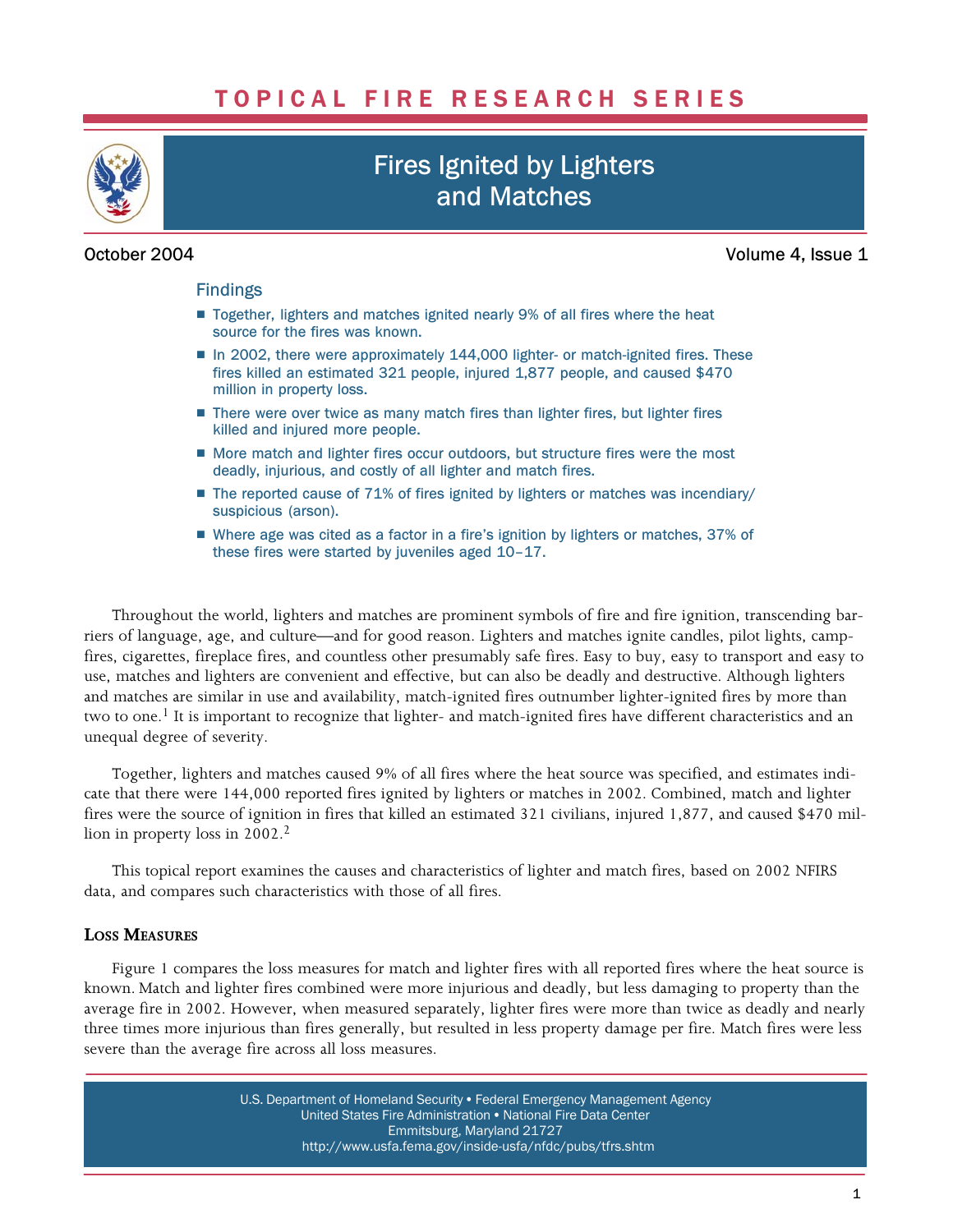| <b>FIGURE 1. LOSS MEASURES FOR</b><br>LIGHTER- AND MATCH-IGNITED FIRES                              |                              |         |         |         |  |  |
|-----------------------------------------------------------------------------------------------------|------------------------------|---------|---------|---------|--|--|
| Matches<br>Lighters &<br>Lighters<br>Loss<br><b>Matches</b><br>Only<br>Only<br>Measure<br>All Fires |                              |         |         |         |  |  |
| \$ Loss/Fire                                                                                        | \$7.447                      | \$3.981 | \$7,288 | \$2.531 |  |  |
| Fatalities/1,000 Fires                                                                              | 2.8                          | 3.2     | 6.4     | 1.8     |  |  |
| Injuries/1,000 Fires                                                                                | 20.8<br>24.9<br>56.7<br>10.9 |         |         |         |  |  |

Source: NFIRS 5.0 only

While matches ignited 70% of all lighter− or match−ignited fires, lighter−ignited fires killed and injured more people than match fires and caused more than half of reported property loss (Figure 2).

| FIGURE 2. FIRE INCIDENTS AND LOSSES FOR<br>LIGHTER AND MATCH FIRES (percent) |       |        |          |             |
|------------------------------------------------------------------------------|-------|--------|----------|-------------|
| Ignition Source                                                              | Fires | Deaths | Injuries | Dollar Loss |
| Lighters                                                                     | 30.5  | 60.9   | 69.4     | 55.8        |
| <b>Matches</b>                                                               | 69.5  | 39.1   | 30.6     | 44.2        |
| Total                                                                        | 100.0 | 100.0  | 100.0    | 100.0       |

Source: NFIRS 5.0 only

#### WHERE FIRES OCCUR

Figure 3 shows the leading property types of match and lighter fires as reported by the responding fire departments. In 2002, 31% of all reported fires with a known heat source occurred outdoors.<sup>3</sup> A higher percentage (64%) of all lighter and match fires occur outdoors. When lighter and match fires are analyzed separately, data indicate that 46% of lighter fires occur in structures, and 71% of match fires occur outdoors. For both lighter and match fires that occur in structures, the majority originate in residential bedrooms. For lighter and match fires combined, structure fires were substantially more severe in terms of loss per fire than fires occurring outdoors or in vehicles across all loss measures (Figure 4).

| FIGURE 3. LIGHTER AND MATCH FIRES BY<br><b>GENERAL PROPERTY TYPE (percent)</b> |                  |                              |          |         |
|--------------------------------------------------------------------------------|------------------|------------------------------|----------|---------|
| <b>Property Type</b>                                                           | <b>All Fires</b> | Lighters &<br><b>Matches</b> | Lighters | Matches |
| Structure                                                                      | 42.2             | 27.4                         | 46.3     | 19.1    |
| Vehicle                                                                        | 26.8             | 9.0                          | 7.0      | 9.9     |
| Outside/Other                                                                  | 31.0             | 63.6                         | 46.7     | 71.0    |
| Total                                                                          | 100.0            | 100.0                        | 100.0    | 100.0   |

Source: NFIRS 5.0 only

| FIGURE 4. LOSS MEASURES FOR LIGHTER AND<br>MATCH FIRES BY GENERAL PROPERTY TYPE |                                  |                         |                                 |  |
|---------------------------------------------------------------------------------|----------------------------------|-------------------------|---------------------------------|--|
| Loss<br>Measure                                                                 | <b>Structure</b><br><b>Fires</b> | Vehicle<br><b>Fires</b> | Outside &<br><b>Other Fires</b> |  |
| \$ Loss/Fire                                                                    | \$13.374                         | \$2.801                 | \$98                            |  |
| Fatalities/1,000 Fires                                                          | 10                               | 4                       | $\Omega$                        |  |
| Injuries/1,000 Fires                                                            | 75                               | 16                      | 5                               |  |

Source: NFIRS 5.0 only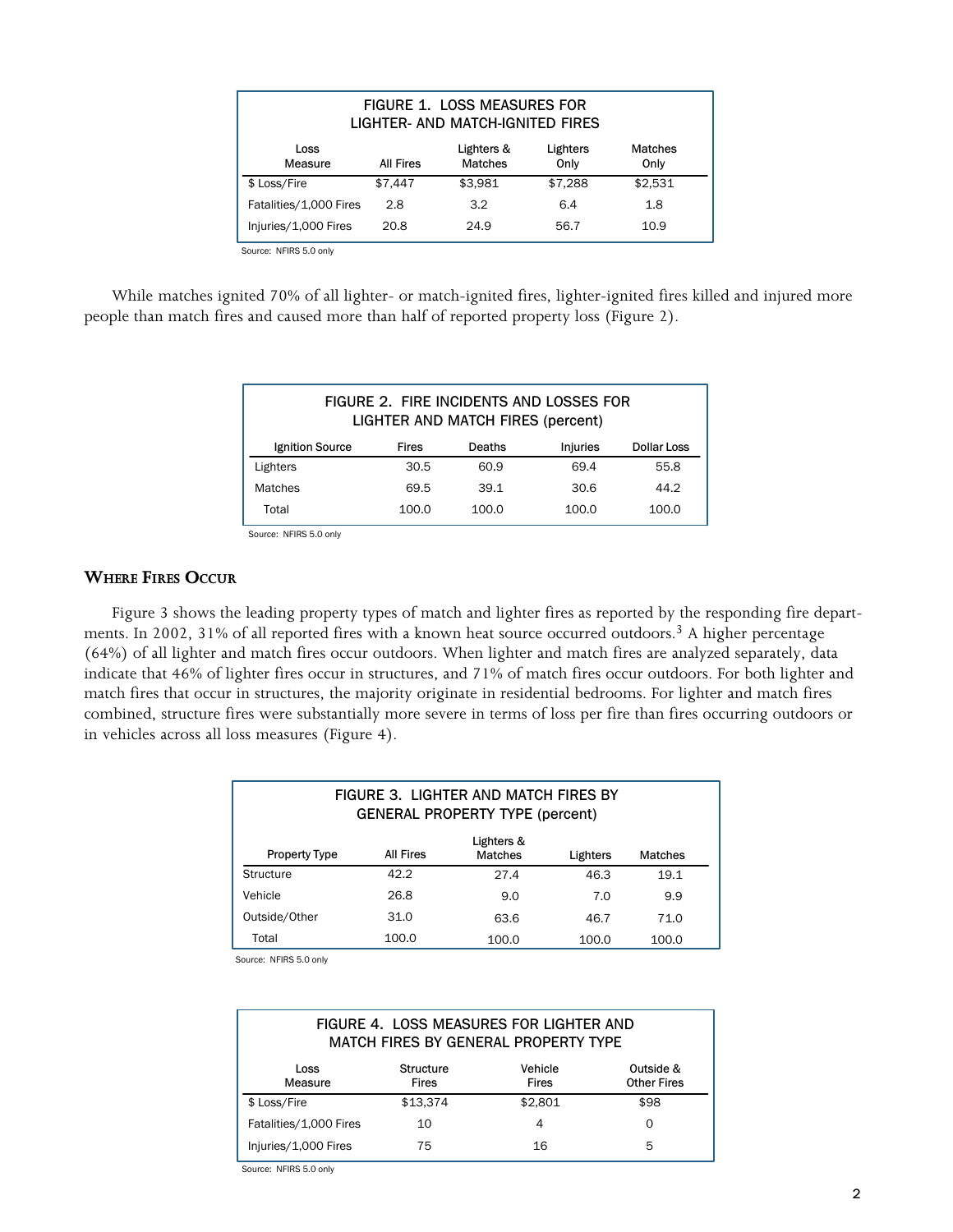#### **CAUSES**

The leading known causes of lighter and match fires were incendiary or suspicious (which includes arson), open flames, and children playing (Figure 5).

| FIGURE 5. LEADING CAUSES OF LIGHTER/MATCH FIRES (percent) |           |                        |          |                |
|-----------------------------------------------------------|-----------|------------------------|----------|----------------|
| <b>Leading Causes</b>                                     | All Fires | Matches or<br>Lighters | Lighters | <b>Matches</b> |
| Incendiary/Suspicious                                     | 19.4      | 70.8                   | 69.5     | 71.3           |
| Ember, or<br>Flame.<br>Open<br>Torch                      | 18.1      | 26.0                   | 24.9     | 26.0           |
| <b>Children Playing</b>                                   | 0.6       | 2.2                    | 4.7      | 1.1            |

Source: NFIRS 5.0 only

Children playing fires were most deadly when ignited by matches, while incendiary/suspicious and open flame fires were more severe when ignited by lighters. The loss measures for each of these leading causes show that children playing fires had the highest per−fire rates of dollar loss, injury, and fatality of the leading causes of lighter and match fires (Figure 6).

| FIGURE 6. LOSS MEASURES BY LEADING CAUSE |                           |                             |                     |  |
|------------------------------------------|---------------------------|-----------------------------|---------------------|--|
| Loss<br>Measure                          | Incendiary/<br>Suspicious | Open Flame,<br>Ember, Torch | Children<br>Playing |  |
| \$ Loss/Fire                             | \$3,168                   | \$4,702                     | \$19,181            |  |
| Fatalities/1,000 Fires                   | 2.5                       | 3.7                         | 15.5                |  |
| Injuries/1,000 Fires                     | 15.9                      | 37.0                        | 133.1               |  |

Source: NFIRS 5.0 only

Incendiary or suspicious fires had the highest estimated lighter and match fire losses in 2002 (Figure 7). Although children playing fires had higher per−fire losses, the total loss estimates for children playing were less than the other two leading causes.

| FIGURE 7. LOSS ESTIMATES FOR LIGHTER AND<br><b>MATCH FIRES BY LEADING CAUSE</b> |                                                                                        |               |              |  |  |
|---------------------------------------------------------------------------------|----------------------------------------------------------------------------------------|---------------|--------------|--|--|
| <b>L&amp;M Loss</b><br><b>Estimates</b>                                         | Children<br>Open Flame,<br>Incendiary/<br><b>Suspicious</b><br>Ember, Torch<br>Playing |               |              |  |  |
| <b>Fires</b>                                                                    | 101.607                                                                                | 37.300        | 3.209        |  |  |
| Dollar Loss                                                                     | \$264,788,654                                                                          | \$144,258,227 | \$50,635,677 |  |  |
| <b>Fatalities</b>                                                               | 182                                                                                    | 98            | 35           |  |  |
| Injuries                                                                        | 850                                                                                    | 725           | 224          |  |  |

Source: NFIRS 5.0 only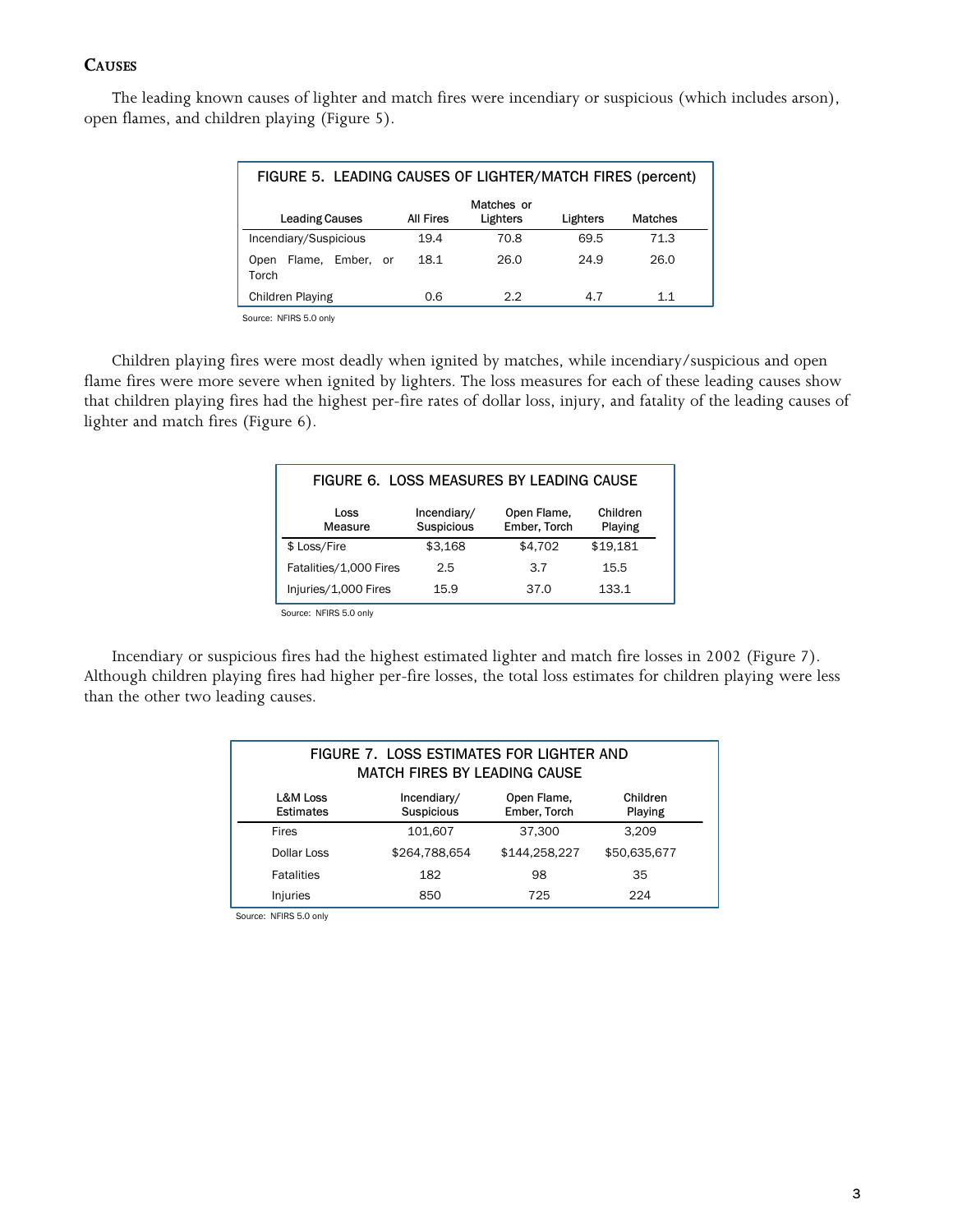As illustrated in Figure 8, 72% of outside/other fires and 63% of structure fires lit with matches or lighters were incendiary or suspicious. The vast majority of vehicle fires lit with lighters or matches (84%) were also reported as incendiary or suspicious. More than one−quarter of structure and outside/other fires lit by lighters or matches were caused by open flame.

| FIGURE 8. TYPES OF MATCH/LIGHTER FIRES BY<br>LEADING CAUSES IN 2002 (percent) |                                                                                        |      |     |  |  |
|-------------------------------------------------------------------------------|----------------------------------------------------------------------------------------|------|-----|--|--|
| <b>Propterty Type</b>                                                         | Open Flame,<br>Children<br>Incendiary/<br><b>Suspicious</b><br>Ember, Torch<br>Playing |      |     |  |  |
| Structure                                                                     | 63.0                                                                                   | 27.8 | 7.0 |  |  |
| Vehicle                                                                       | 84.3                                                                                   | 14.1 | 0.5 |  |  |
| Outside/Other                                                                 | 72.1                                                                                   | 26.8 | 0.4 |  |  |

Source: NFIRS 5.0 only

Incendiary and suspicious fires are sometimes started by juvenile fire−setters, indicating that lighter− and match−ignited fires started by young people may be an even larger problem than the children playing statistics indicate. One contributing factor to the predominance of children involved in lighter and match fires is smoking. If one or more of a child's parents smoke, matches or lighters may be more readily available in the home. A child in a home with a smoker is twice as likely to be involved with fire play as a child in a home with a nonsmoker.<sup>4</sup>

Children between the ages of 6 and 9 caused 27% of all lighter− or match−ignited fires in 2002, where age was noted as a factor in the fire's ignition (Figure 9). Juveniles between the ages of 10 and 17 caused 37% of such fires.

| FIGURE 9. MATCH/LIGHTER FIRES IN 2002 WHERE<br>AGE IS A FACTOR IN IGNITION (percent) |      |  |  |
|--------------------------------------------------------------------------------------|------|--|--|
| Lighter and<br><b>Match Fires</b><br>Age Range                                       |      |  |  |
| 0 through 5 years                                                                    | 31.9 |  |  |
| 6 through 9 years                                                                    | 26.5 |  |  |
| 10 through 17 years                                                                  | 37.4 |  |  |
| $18 + \mathrm{years}$<br>4.2                                                         |      |  |  |
| Total<br>100.0                                                                       |      |  |  |

Source: NFIRS only

#### WHEN FIRES OCCUR

There was no discernable seasonal pattern for match− and lighter−ignited fires in 2002, as illustrated in Figure 10. Both match and lighter fires peaked in April of 2002. The proportion of all fires during the summer months was greater than the proportion of lighter and match fires during the same period, due to a peak in natural outdoor fires in July.

As shown in Figure 11, fires in the early morning hours are lowest when people are presumably asleep and highest in the afternoon, peaking around 3 p.m. This is consistent with the fact that most lighter and match fires require a human action to ignite the fire, as about 70% of both lighter/match fires and all fires take place between 8 a.m. and 8 p.m. Incendiary/suspicious fires and children playing fires follow the same trend, peaking in the late afternoon and early evening hours.

Although structure fires follow this hourly pattern as well, vehicle fires occur more often in the late night and early morning. This may be a function of the cause of vehicle fires (84% of lighter− or match−ignited vehicle fires were reported as incendiary or suspicious). Because car use declines during those hours, owners are less likely to be in their vehicles.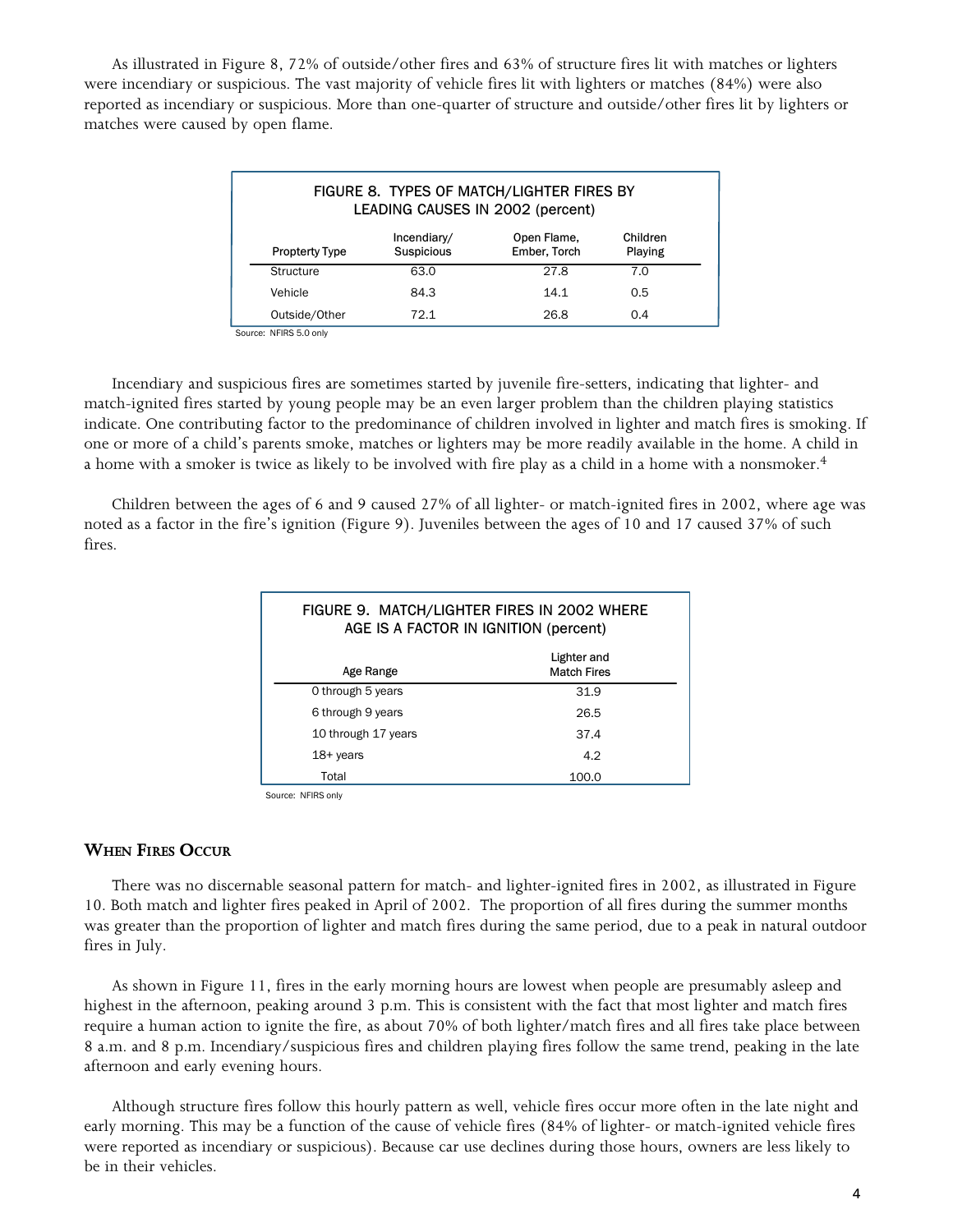



#### EXAMPLES OF RECENT LIGHTER− OR MATCH−IGNITED FIRES

Omaha, NE: In August 2001, children playing with matches ignited a 76−acre brush fire that threatened nearby homes; it took 3 hours and 300 firefighters to extinguish the fire.<sup>5</sup>

Madison County, AL: In December 2003, an arsonist set fire to two residential structures and one mobile home. Officials believe the arsonist used a single lighter to set the fire, and suspect that the firesetter was a child or teenager.<sup>6</sup>

Baldwin, NY: In December 2003, A spree of incendiary and suspicious fires, including the ignition of a mattress, the back of a Chinese restaurant, piles of leaves outdoors, and a dumpster, was linked to two teenagers, who officials say used only lighters and matches to start all of the fires.7

#### **CONCLUSION**

Despite the differences in the characteristics of lighter fires and match fires, they are grouped in this report because of the common uses and abundance of both.

The widespread availability of lighters and matches pose serious fire risks. The prevalence of children playing fires involving lighters and matches confirms the need for adults to be more vigilant about concealing lighters and matches from children, while also teaching their children the dangers of fire play. Lighters and matches were the ignition sources of choice in 51% of all children playing fires in 2002, where the heat source was known.